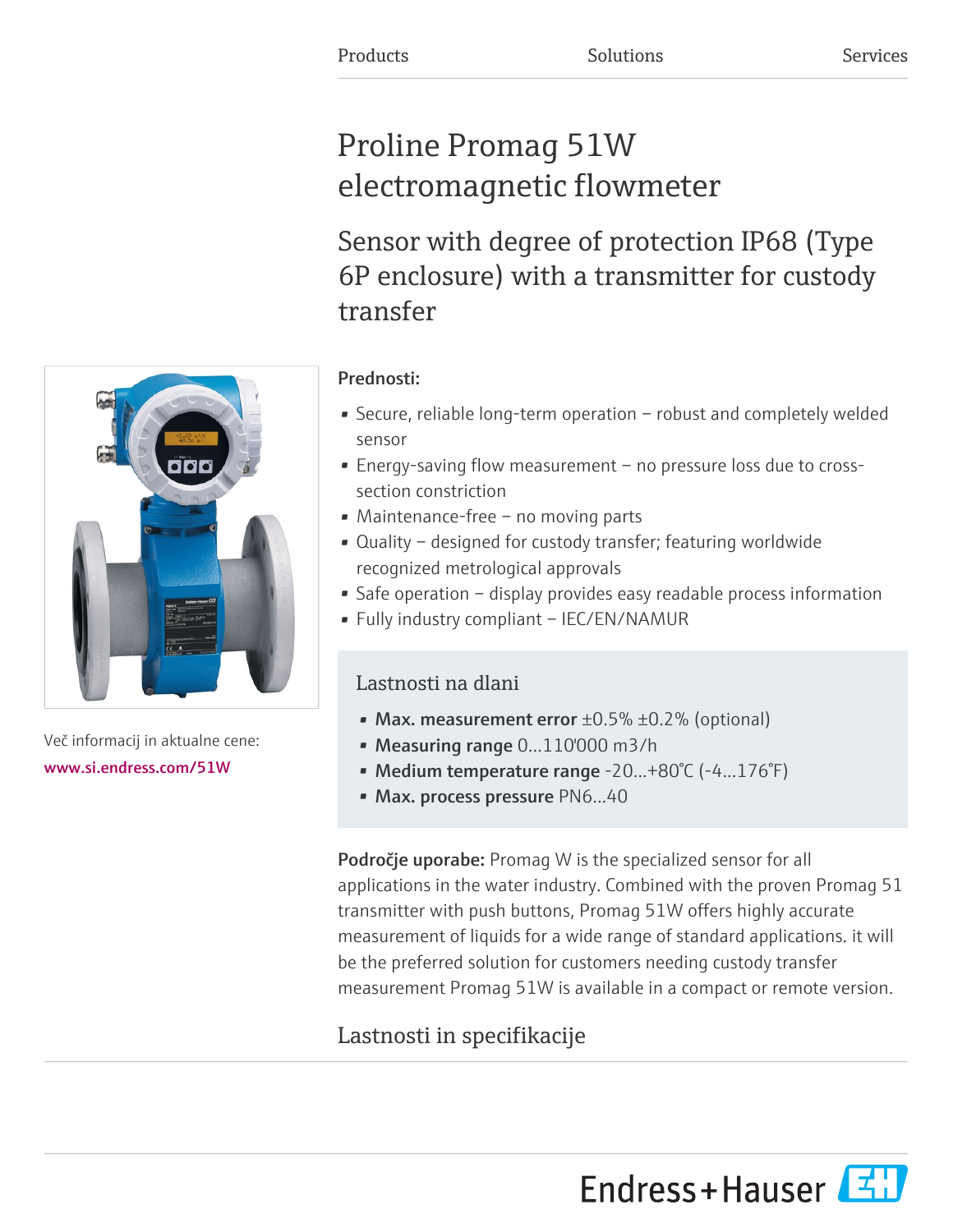## Liquids Merilni princip

Electromagnetic

## Product headline

The sensor with degree of protection IP68 (Type 6P enclosure) combined with a transmitter for custody transfer. The specialist in the water and wastewater industry for the most demanding applications.

### Sensor features

Secure, reliable long  $-$  term operation  $-$  robust and completely welded sensor. Energy - saving flow measurement – no pressure loss due to cross - section constriction. Maintenance-free – no moving parts. International drinking water approvals. Degree of protection IP68 (Type 6P enclosure).

## Transmitter features

Quality – designed for custody transfer; featuring worldwide recognized metrological approvals. Safe operation – display provides easy readable process information. Fully industry compliant – IEC/EN/NAMUR. Transmitter certified to MI - 001. Device in compact or remote version.

#### Nominal diameter range

DN 25...2000 1"...78"

#### Max. measurement error

 $±0.5%$ ±0.2% (optional)

Measuring range 0...110'000 m3/h

# Max. process pressure

PN6...40

Medium temperature range

-20...+80°C  $(-4...176°F)$